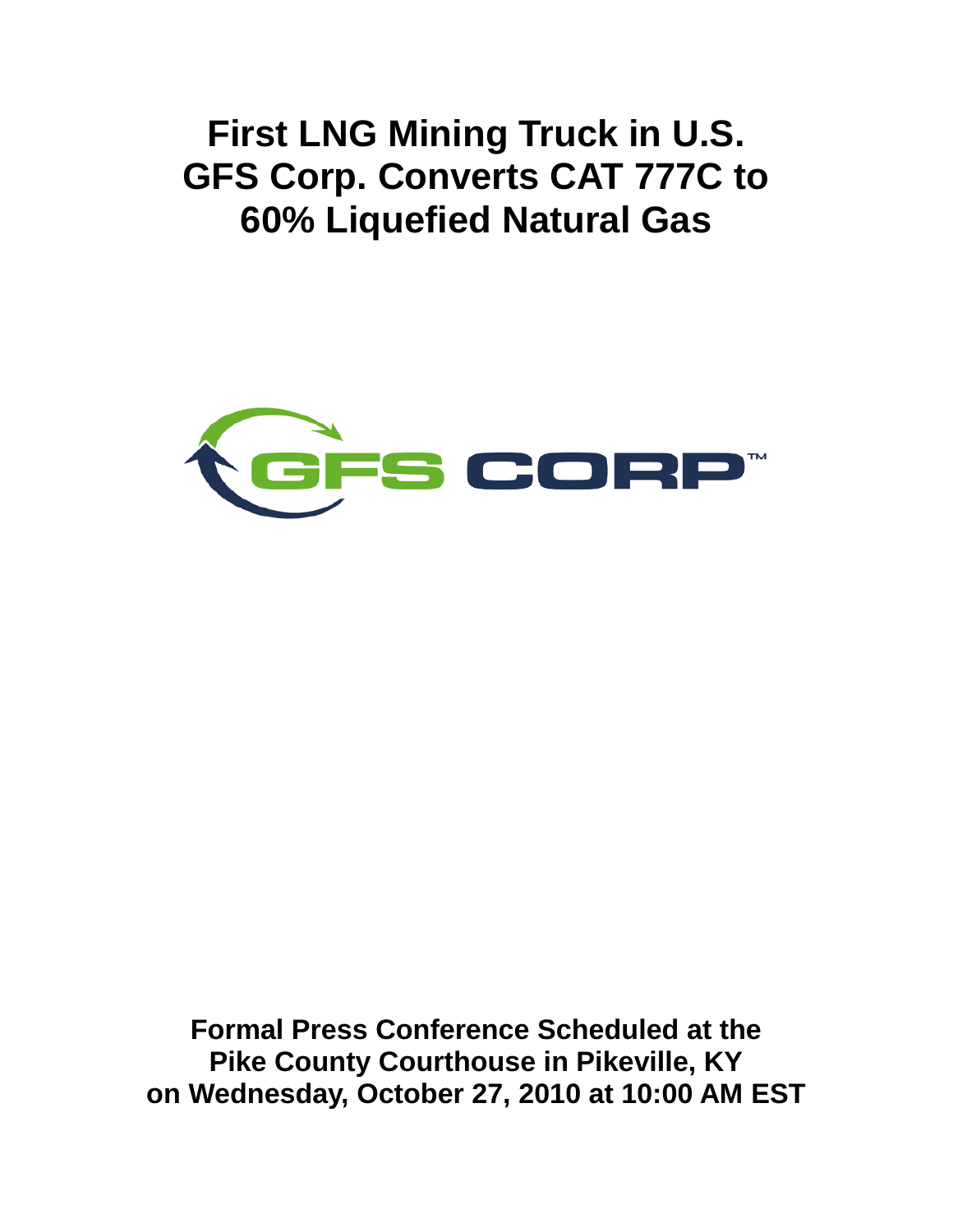# **Table of Contents**

| I.    | Press Release: First LNG Mining Truck in U.S. | 1 |
|-------|-----------------------------------------------|---|
| Ш.    | Press Conference Itinerary                    | 2 |
| III.  | <b>Designated Speakers</b>                    | 3 |
| IV.   | Photograph of the GFS Converted CAT 777       | 4 |
| V.    | Natural Gas and Liquefied Natural Gas Facts   | 5 |
| VI.   | About GFS                                     | 6 |
| VII.  | Press Conference Information and Map          | 7 |
| VIII. | Media Contact                                 | 8 |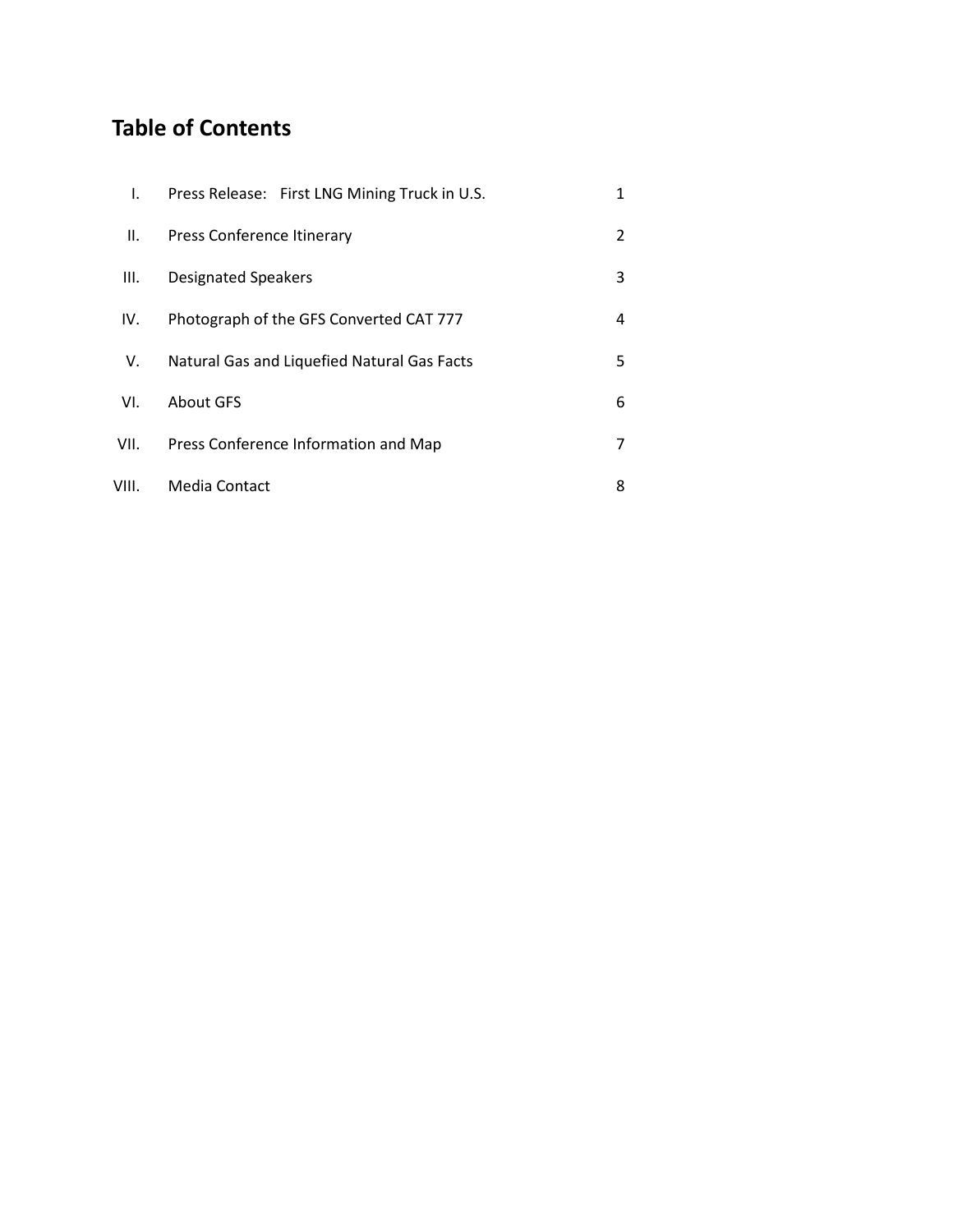# **First LNG Mining Truck in U.S. GFS Corp. Converts CAT 777C to 60% Liquefied Natural Gas**

October 21, 2010

#### **For Immediate Release**

Harlan County, Kentucky. Gaseous Fuel Systems, Corporation (GFS[\) www.gfs-corp.net](http://www.gfs-corp.net/) has successfully demonstrated its Bi-Fuel conversion system for mining vehicles in the United States. The CAT 777 operating at a commercial coal production facility in Harlan County, Kentucky operates with more than 60% gas substitution for diesel without loss of performance.

GFS is preparing to launch its first commercial U.S. fleet conversion of mining vehicles in 2011 in Eastern Kentucky and Southern West Virginia. The region is uniquely suited for the conversion of hundreds of mining trucks to the GFS Bi-Fuel System. There is a unique combination of surface mining and available LNG within a 300 mile driving radius. A vast number of on-road 18 wheeler tractor trailer trucks hauling coal in this region can also be converted by GFS.

The GFS Bi-Fuel System will allow mining equipment to operate saving more than 30% on fuel cost using U.S. produced natural gas while lowering emissions.

GFS' strategy integrates four related areas of business development:

- 1. LNG Distribution Logistics
- 2. LNG Onsite Storage and Dispensing Infrastructure
- 3. Off-Road Mine Truck Conversions
- 4. On-Road Coal Truck Conversions

GFS' Strategic team includes industry leaders in every relevant equipment discipline. Gaseous Fuel Systems, Corp. (GFS) Ft. Lauderdale, Florid[a www.gfs-corp.net](http://www.gfs-corp.net/) Strategic Partners and Vendors to GFS:

Chart Industries of Garfield Heights, Ohio [www.chart-ind.com](http://www.chart-ind.com/) FAB Industries of Nashville, Tennessee [www.fabind.com](http://www.fabind.com/) Prometheus Energy, Redmond Washington [www.prometheus-energy.com](http://www.prometheus-energy.com/) Diesel 2 Gas Inc. (D2G), Tampa, Florida [www.d2ginc.com](http://www.d2ginc.com/)

GFS Corp manufactures and sells equipment that enables diesel engines to operate on both diesel and natural gas. The company offers a full line of retrofit conversion systems covering a broad spectrum of diesel engines made by major manufacturers. GFS also offers project development services consolidating its proven Gaseous Fuel™ technologies with LNG/CNG production, storage, and distribution infrastructure into integrated projects throughout the world.

For more information contact Elio Muller, Director of Strategic Projects for GFS Corp. at 954-693-9475 or press@mgigate.net.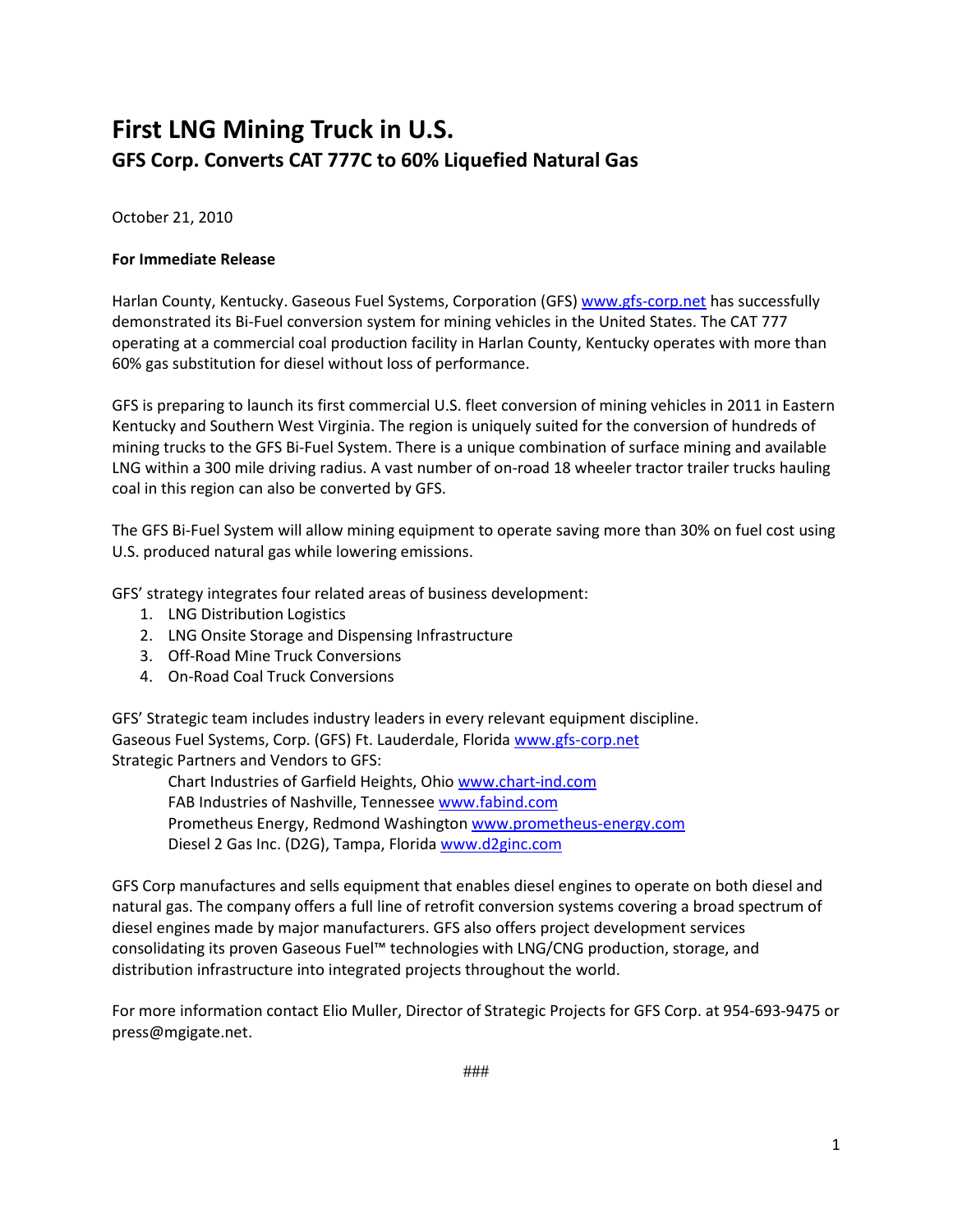### **Press Conference Itinerary** *Wednesday, October 27, 2010 at 10:00 AM EST*

**10:00 AM** 

**Welcome, Opening Remarks and Recognitions The Honorable Wayne T. Rutherford**  Pike County Judge/ Executive

**Introducing GFS Corp. and GFS Conversion Technology Elio Muller** Director of Strategic Projects, GFS Corp.

**Overview of the GFS Conversion Technology Jason Green** President, GFS Corp.

**Overview of the Mining Truck Project George Aguilera** Executive Vice President, GFS Corp.

**Closing Remarks**

**GFS would like to recognize**

**The Pike County Fiscal Court** 

**for hosting today's Press Conference.**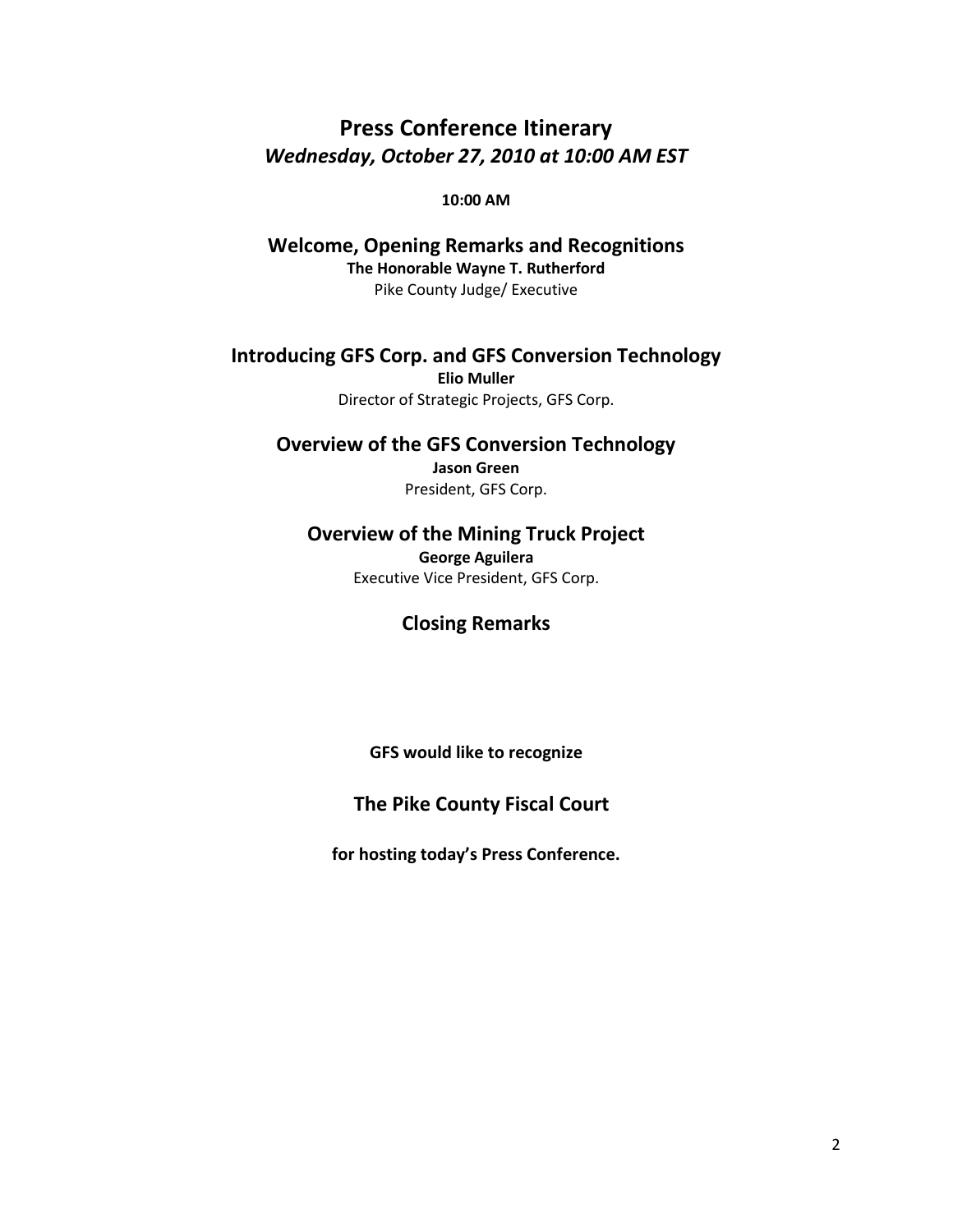### **Designated Speakers**



#### **Jason Green – President, GFS Corp.**

Mr. Green is one of the founders of GFS and a co-inventor of the underlying gaseous fuel conversion technology. Mr. Green has 20 years of experience in natural gas conversion systems. In his current role as GFS EVP, he is the chief technical resource of the company. Prior to joining GFS, Mr. Green served as Product manager for the GTI-Altronic Bi-Fuel product line. Earlier in his career he held positions as product designer, Project Manager, and VP Product Development with various companies in the sector.



#### **George Aguilera – Executive Vice President, GFS Corp.**

Mr. Aguilera has 27 years of experience in the power generation, industrial equipment, energy services and financial sectors. He has significant cross functional experience in business development, sales, marketing, corporate finance and M&A with GE, Public Service Enterprise Group, Kohler Company and in private consulting. Mr. Aguilera has a BS in Mechanical Engineering from the University of Florida and a MBA from the Wharton School, at the University of Pennsylvania.



#### **Elio Muller - Director Strategic Projects, GFS Corp.**

Mr. Muller is responsible for GFS's project development efforts involving LNG/CNG production, storage, and distribution infrastructure. Mr. Muller has over 15 years experience in international business consulting, project financing, project development and legal consulting. Mr. Muller served in the Senior Executive Service of the Commerce Department during the first term of the Clinton administration and later as International Investment Manager with the Overseas Private Investment Corp (OPIC). Earlier in his career Mr. Muller practiced law in his own law firm. He is a graduate of the University of South Florida and of the South Texas College of Law in Houston and a member of the Florida Bar Association.



#### **The Honorable Wayne T. Rutherford - Pike County Judge/Executive**

Pike County Judge/Executive Wayne T. Rutherford is certainly no stranger to public office. His vast experience from having served in a variety of capacities, including that of county judge/executive, qualifies him as one of Eastern Kentucky's proven leaders. Judge Rutherford was elected president of the Kentucky County Judges Association and served on the NACO (National Association of Counties) board. In 2010, Rutherford was elected to a record-setting sixth term as Pike County Judge/Executive. An eighth-generation Pike Countian, Judge Rutherford attended Pikeville College, Eastern Kentucky University School of Law Enforcement, and The University of Louisville Kent School of Social Work.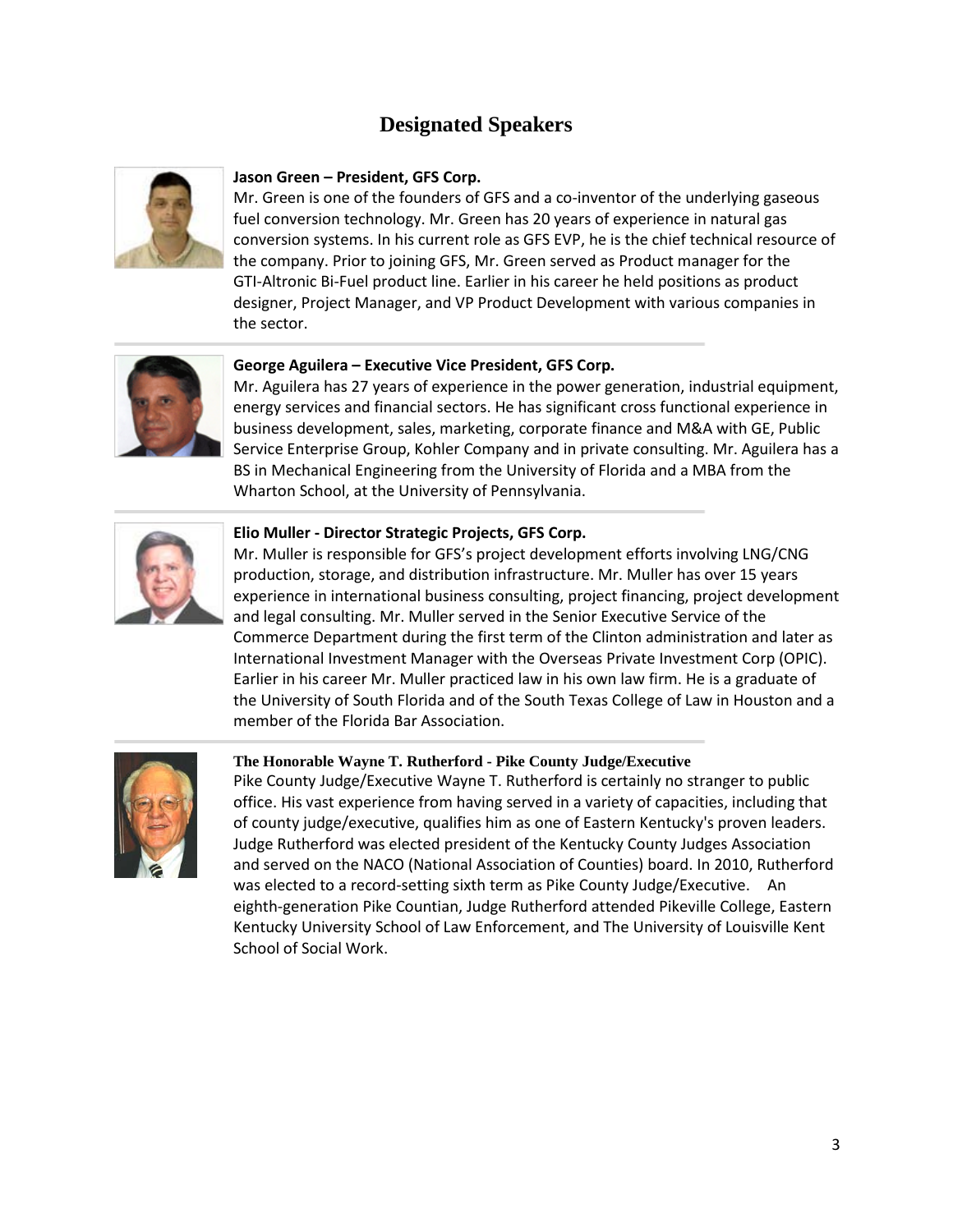# **LNG Tank and GFS Conversion System installed on the CAT 777**



**More Images for media use are included in an attached document**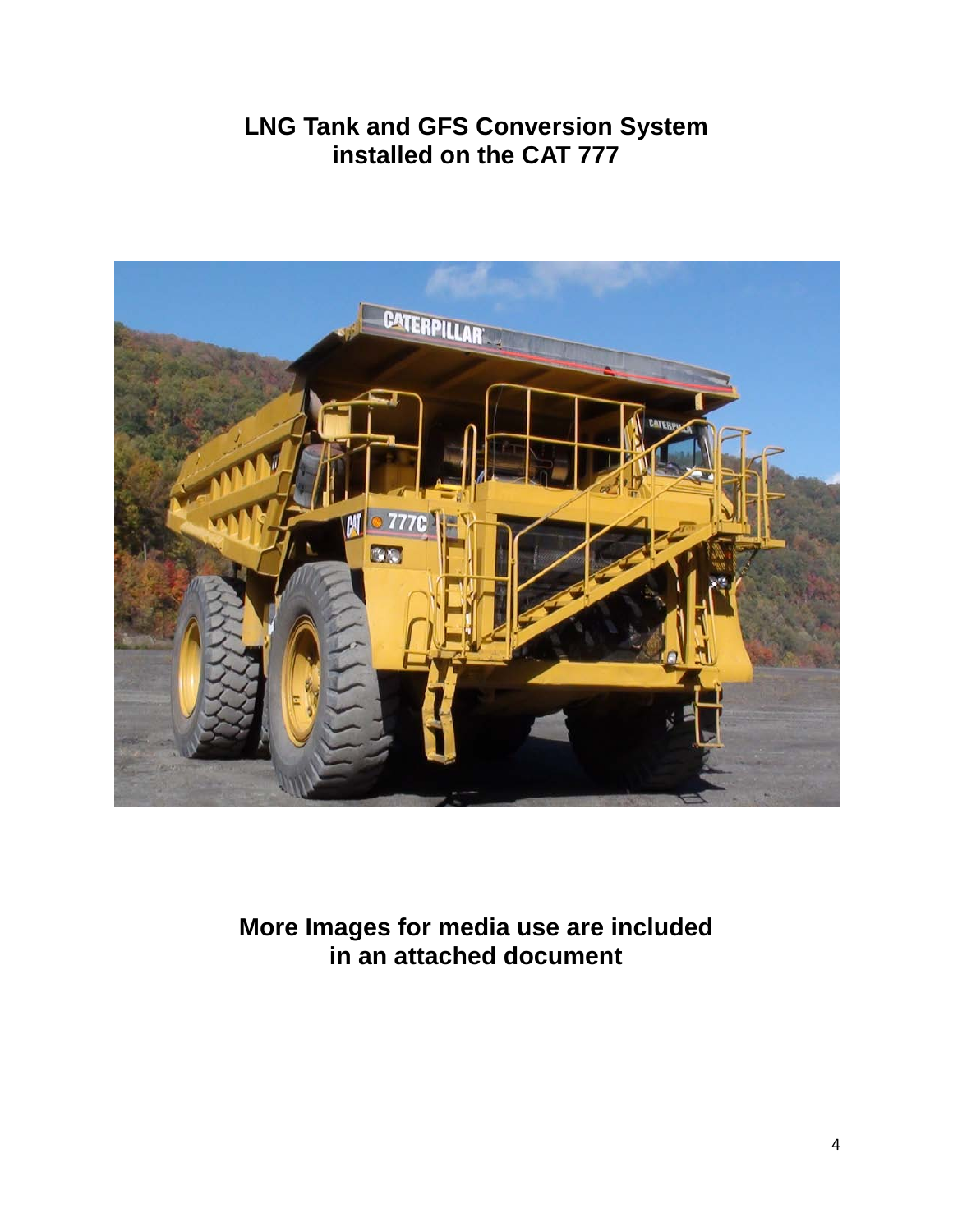### **Natural Gas and Liquefied Natural Gas Facts**

- Natural gas is the cleanest of all the fossil fuels, such as petroleum and coal, because it contains less carbon and therefore burns cleaner.
- The U.S. Energy Information Agency reports that natural gas on average costs 42% less than diesel fuel on an energy equivalent basis.
- In 2009, The Potential Gas Committee reported that the country has at least a 100 year supply of natural gas supply using the technology we have today.
- The Potential Gas Committee reports that Shale gas accounts for 33% of the total U.S. resources of natural gas.
- Liquefied Natural Gas (LNG) is natural gas that has been converted temporarily into liquid form for ease of storage and transportation.
- The Energy Density of LNG is 60% of that of diesel Fuel.
- In its liquid state LNG is not explosive and cannot burn.
- LNG is produced in the U.S. by Americans
- LNG directly offsets imported petroleum, strengthening America's Energy Independence.
- Retrofitting mining haul trucks to run on LNG, creates American jobs.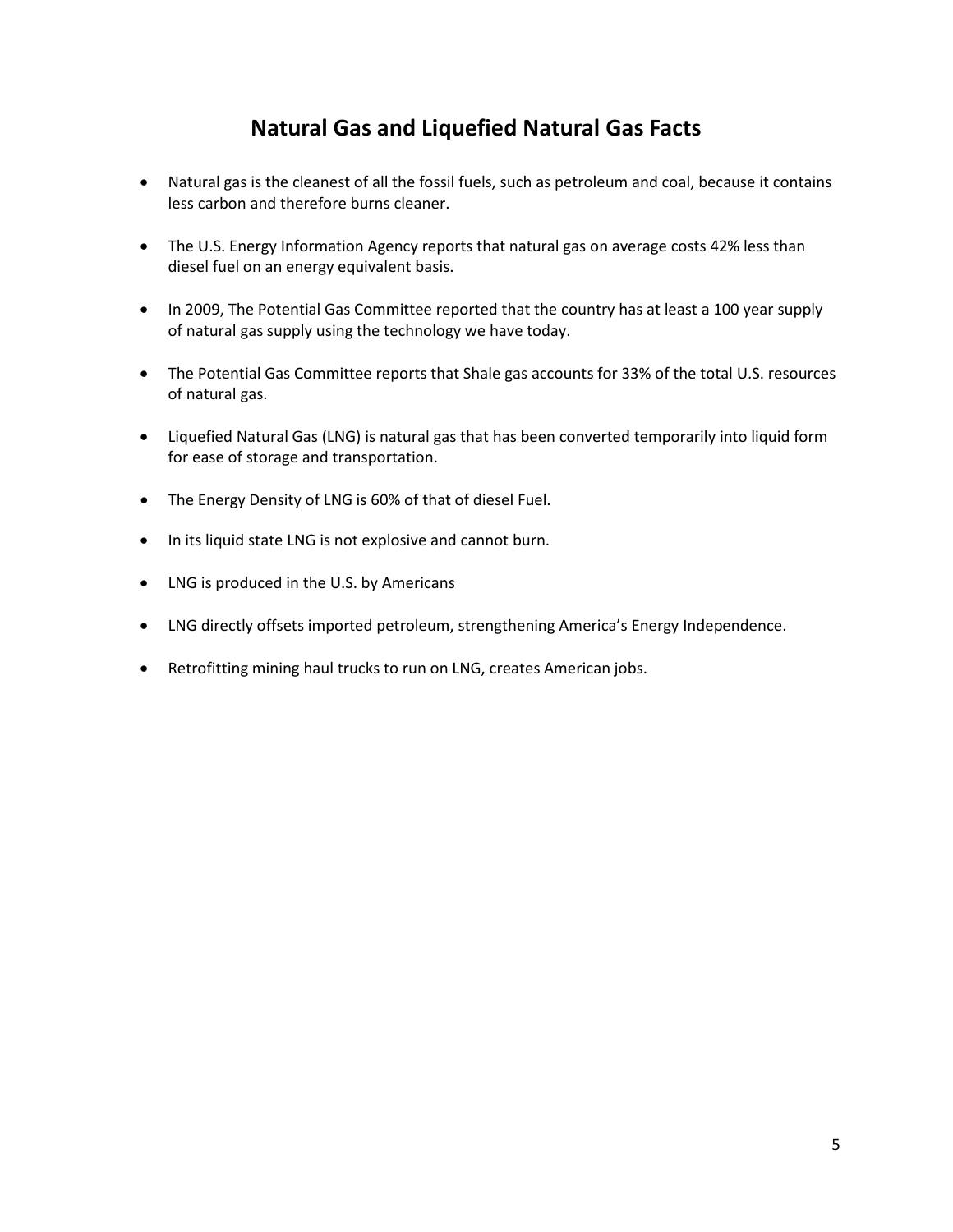# **About GFS Corp.**

GFS Corp manufactures and sells equipment that enables diesel engines to operate on both diesel and natural gas. The company offers a full line of retrofit conversion systems covering a broad spectrum of diesel engines made by major manufacturers. GFS also offers project development services consolidating its proven Gaseous Fuel™ technologies with LNG/CNG production, storage, and distribution infrastructure into integrated projects throughout the world. GFS is also the Florida Master Distributor for the **[GTI-Altronic](http://www.gti-aci.com/)** line of Bi-Fuel conversion technology for stationary applications.

The Gaseous Fuel System™ (GFS™) enables operators of diesel vehicles to substantially reduce operational costs and lower emissions by substituting diesel fuel with lower cost, cleaner burning natural gas. The GFS™ Bi-Fuel conversion system is comprised of patented and proprietary technologies that allow diesel engines to safely operate on gas percentages ranging from 50% to 70% of the total fuel requirement. Engines converted to Bi-Fuel™ operation exhibit diesel-like performance in such critical areas as power, response and efficiency. A key feature of the GFS™ Bi-Fuel system is its ability to switch fuel modes without interruption in vehicle operation. Conversion to Bi-Fuel™ operation does not require modification of the engine and can typically be completed in a matter of hours. The GFS™ Bi-Fuel system is compatible with both compressed natural gas (CNG) and liquid natural gas (LNG) fuel storage systems.

The GFS Bi-Fuel technology has a successful 20-year legacy of converting thousands of stationary engines in generators sets and compressors. The CAT 777 mining haul truck has the same engine that the GFS technology has converted hundreds of in stationary applications. The function of demonstrating the GFS technology on a mining haul truck is mostly a function of placing the LNG on-board fuel capacity on the vehicle and vaporizing LNG for use as natural gas in the engine. The surface coal mines operating on CAT 777 haul trucks may be able to achieve a 30% fuel cost savings compared to running on 100% diesel.



1363 Shotgun Road Weston, Florida 33326 Tel: 954.693.9657 Fax: 954.472.1147

www.GFS-Corp.net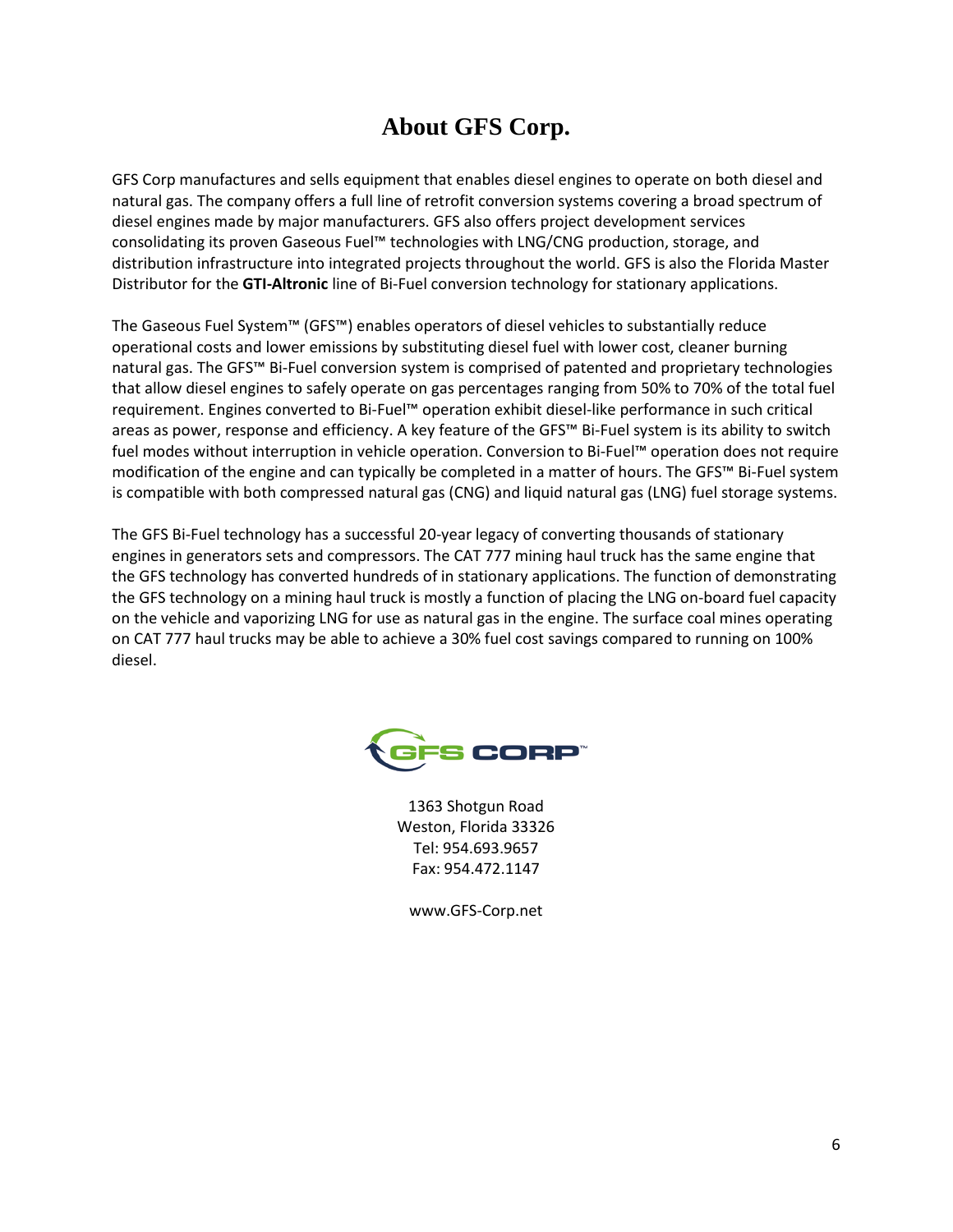# **Press Conference Information and Map**

The Press Conference will be held at the **Pike County Courthouse**  Fiscal Court Room, 2<sup>nd</sup> Floor 146 Main Street Pikeville, KY 41501 on Wednesday, October 27, 2010 at 10:00 AM EST

For questions regarding the Pike County Fiscal Court please contact Brandon Roberts, 606-432-6247 ext. 392 or brandon.roberts@ky.gov